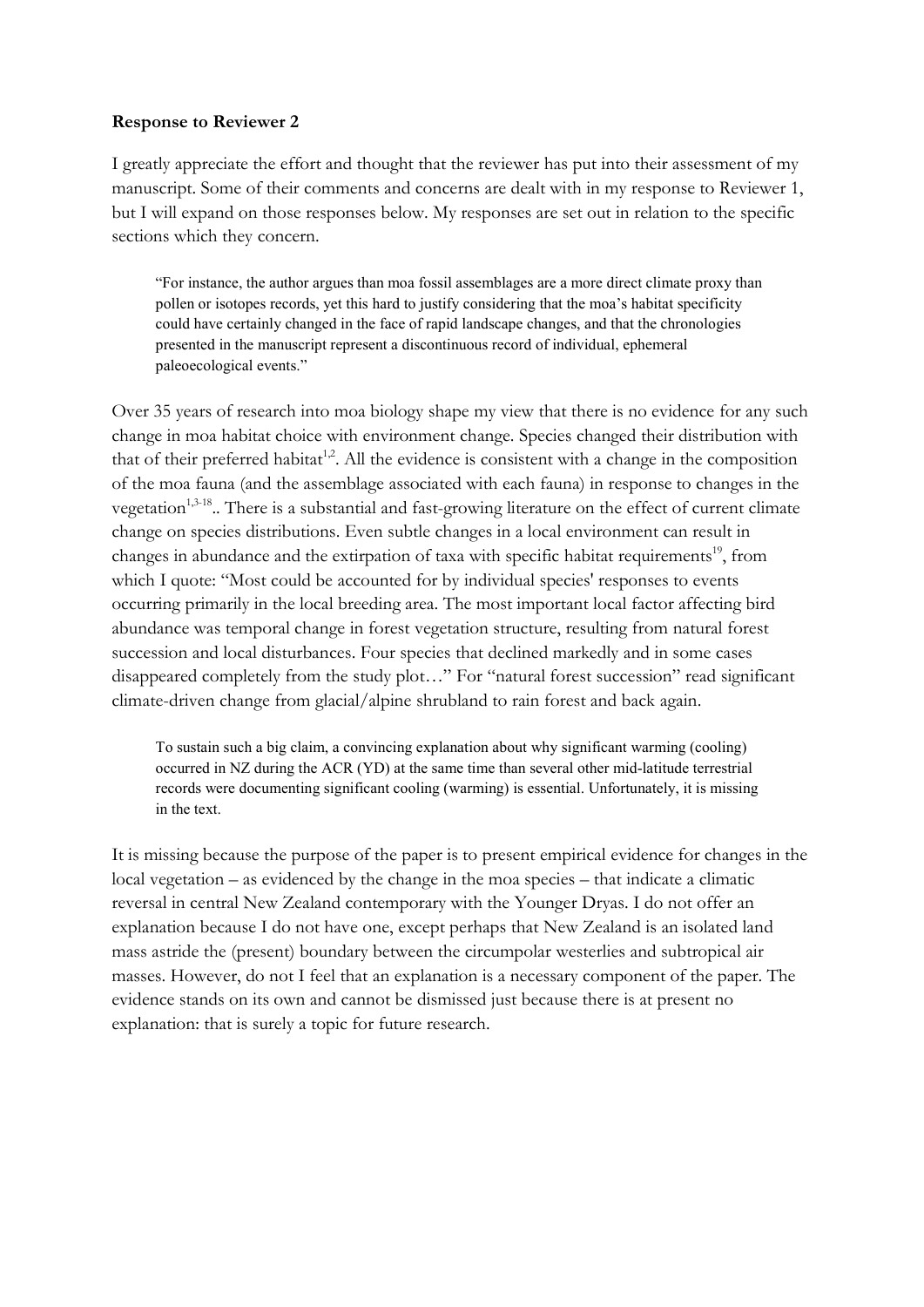The results presented in the manuscript challenge the current consensus about the climate events that characterised LT in the Southern Hemisphere. In this regard, the author fails to place the NZ moa chronology within a continental paleoclimatic context. There is solid evidence, from a good number of high resolution, well-dated climate records, to sustain an extension of the Antarctic deglaciation pattern into the Southern Hemisphere mid-latitudes; however, only a very small number of studies are mentioned or discussed in the main text.

I do not agree that a challenge to a current consensus should be dismissed because it is a challenge. I cannot but agree that there are high resolution climatic records, but whether they sustain an extension of the Antarctic deglaciation to the mid latitudes might still be seen as a work in progress? Certainly the climatic reversal I report for central New Zealand might suggest that. My paper presents new evidence that cannot be dismissed on the grounds of unsubstantiated generalisations that moa could and did change habitat, when all other evidence, from different avenues of research, show that they did not.

As the evidence presented in this manuscript is not discussed in the light of these (and several others) studies, the author omits an explanation for why the Moa chronologies suggest a warmingcooling pattern during the ACR-YD intervals, whilst terrestrial records from other southern midlatitudes regions indicates the opposite climate pattern.

Other studies from low to mid southern latitudes have suggested a Younger Dryas cooling, even in New Zealand<sup>20-25</sup>. I am simply reporting that the moa chronologies indicate a warming-cooling pattern during the ACR-YD intervals. For many empirical observations, explanations come later.

In addition, no Antarctic ice core data has been included in the figures or discussed in the main text. It is rather surprising that the manuscript places so much attention to the Greenland ice core data without mentioning or discussing the detailed Antarctic ice core isotope or gas timeseries. It seems that the author is over-stressing the data that agrees with its interpretation of the moa sequences (i.e., NZ speleothems, Greenland ice cores), to the detriment of a great number of detailed and well-dated records from NZ, the mid-latitudes, and Antarctica.

As I note in my response to Reviewer 1, I chose to concentrate on the Greenland record, not because the data agree with the northwest Nelson data, but because, first, Greenland shares a geographical position in a predominantly westerly air flow whereas Antarctica has its "own" climate south of the westerlies, but mainly, second, it was the obvious comparator for the chronology observed in northwest Nelson. It is a comparison of chronologies, not a proposition of cause and effect. The changes in vegetation recorded by the moa have a chronology that accords with that of the Younger Dryas, and only a direct comparison could confirm or refute that.

The author indicates that -unlike pollen, cosmogenic chronologies, or speleothems- the radiocarbon record of fossil moa remains provides an unbiased and precise indication of climate variability during the LGM and the LT. In my opinion this assumption may be flawed, as the link between the presence/absence of moa species and climate conditions is in fact quite indirect.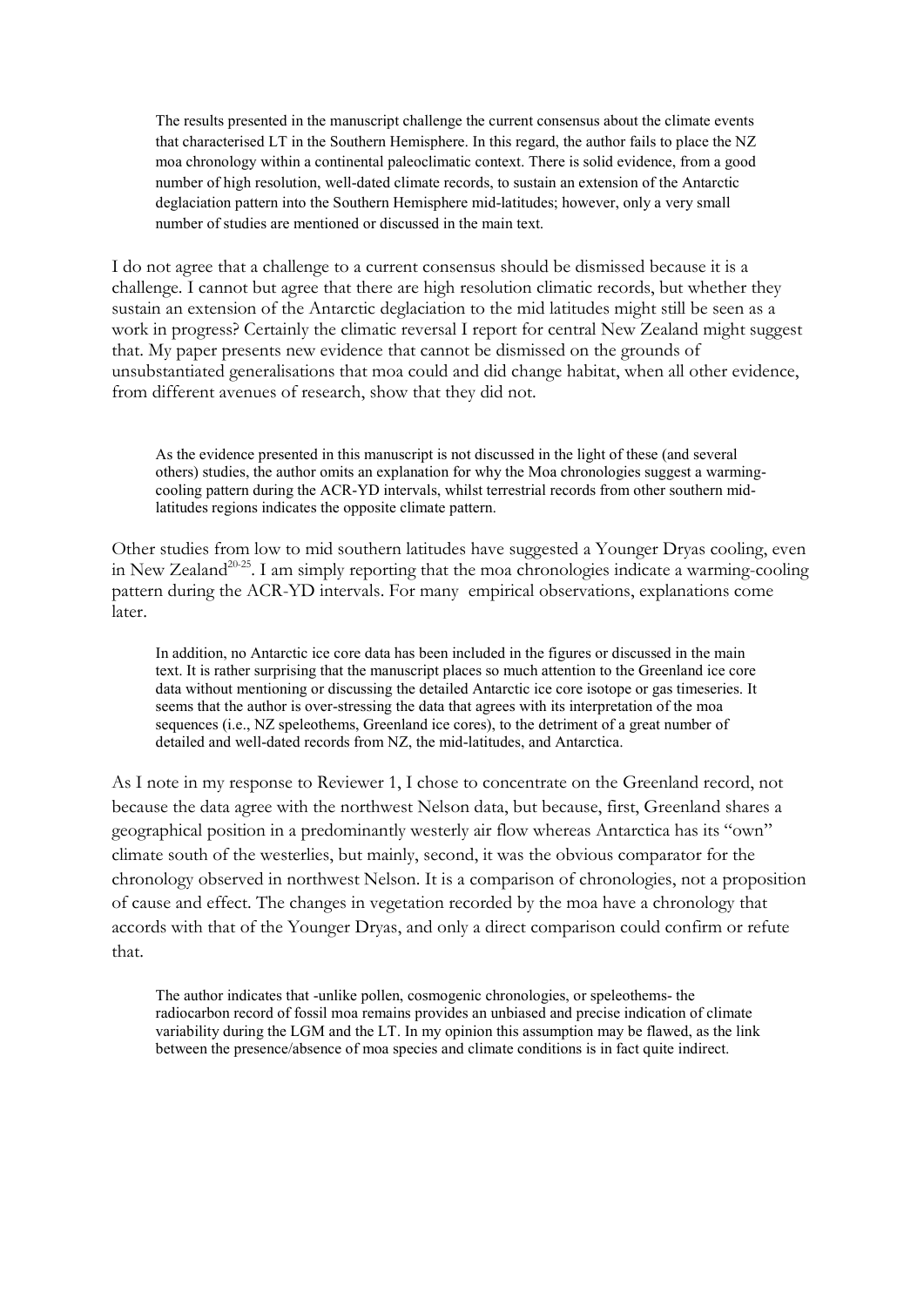It is in fact quite direct, and known to be so<sup>1,2</sup>. The moa populations "sampled" by deposition in the Takaka caves were resident: deposition was so rare (1 per 400- 500 years on average) that it is extremely unlikely that wandering birds would have been preserved in preference to those residing around the caves, and that a succession of wanderers would have been preserved rather than residents is

vanishingly small. The chance that alternations of wanderers would be preserved and then randomly appear in a dated sequence is next to zero (Fig. 1).



Fig. 1 Binomial probabilities for one or two glacial vegetation Pachyornis australis being deposited in preference to individuals of a resident rain forest Anomalopteryx moa population on Takaka Hill.

The appearance of the rain forest moa during the period of the ACR and of the glacial/alpine specialist during the Younger Dryas are both significant features in the sequence (Fig. 2).

Pollen can record both local and remote vegetation in New Zealand<sup>26,27</sup> as elsewhere, and there are no pollen records from northwest Nelson, apart from a limited record from a cave system on the western side of the northwest Nelson massif<sup>3</sup>. Speleothem and core isotopic data are must be related to local climate and vegetation by transfer functions. Moa were, as I maintain in the paper, direct and faithful witnesses to the vegetation around the caves at the time the birds were present, and hence of the climate at that time.



Fig. 2 Poisson probabilities for rain forest Anomalopteryx and glacial vegetation Pachyornis australis on Takaka Hill. Note that occurrence of Anomalopteryx just after 15 ka BP and that of P. australis during YD period are both significant departures from random.

For instance, why moa remains are a better indicator of past vegetation than pollen assemblages?

Animals may change their diet specificity in response to climate alterations, and this could have certainly been the case for the moa species during the abrupt environmental changes while the world was thawing from the last glaciation. Hence, the changes in moa species during this time may be as an indirect climate proxy as pollen, isotopes, or other paleoclimate indicators.

It is not diet that is in question, but habitat preference for the two key species in the analysis. As noted, with copious referencing, in my response to Reviewer 1, *Pachyornis australis* is universally interpreted as requiring a cool climate vegetation. It retreated to high altitudes in the Holocene, to the extent that its survival was confirmed only recently by dating genetically identified individuals from caves in the mountains south of the Takaka area<sup>2</sup>. Anomalopteryx didiformis has for the past 30 years been identified as having been confined to rain forest<sup>28</sup>.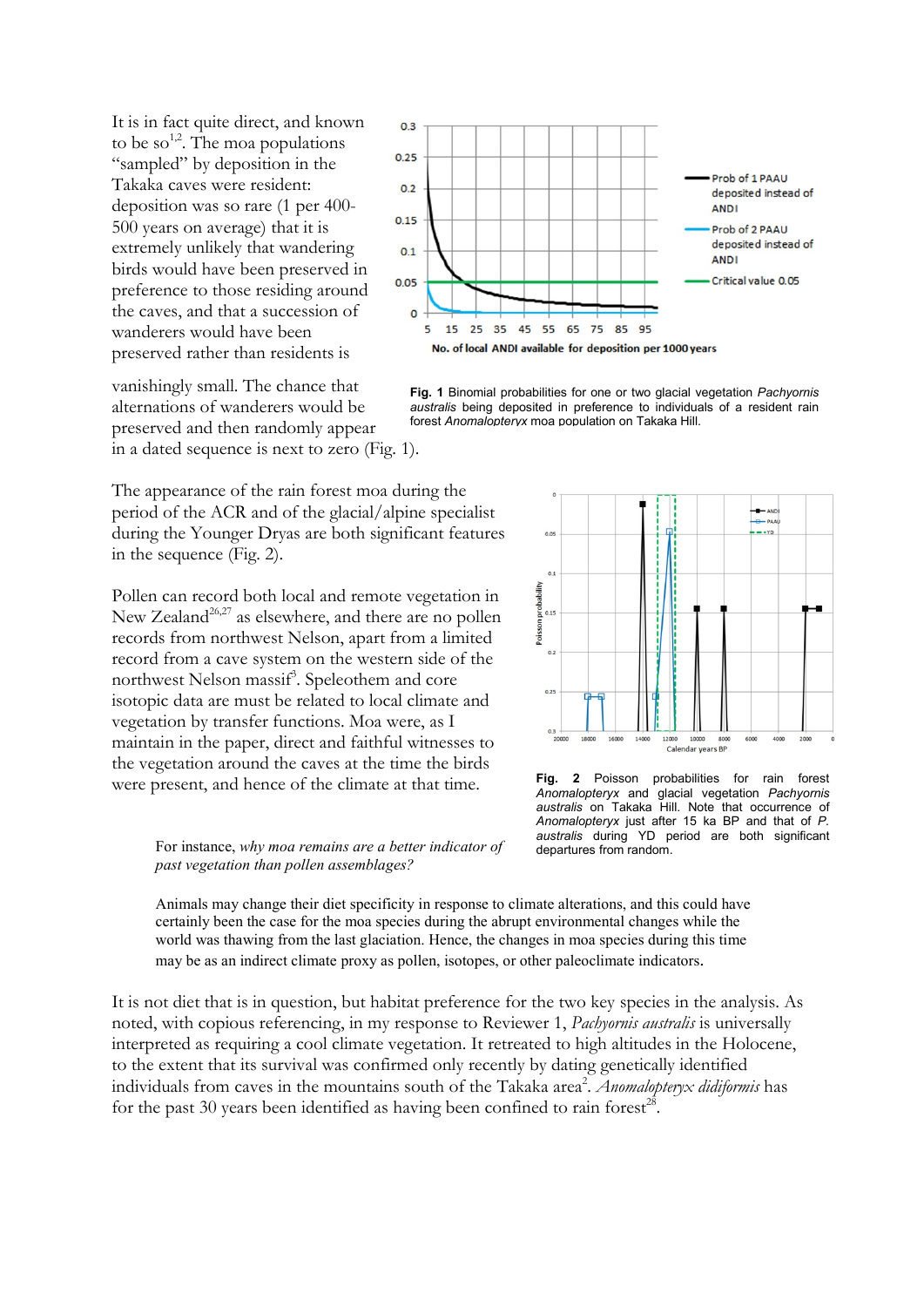While the author has made a great effort compiling a significant number of radiocarbon ages from moa fossil sites, some of the most critical inferences are based only on a small number of samples. For instance, the appearance of *Pachyornis australis* in the Takaka Hill site during the YD (indicative of cold/dry climates) is sustained just by two samples. Similarly, the responses to the Oruanui and Mt Takahe volcanic eruptions are inferred from a very limited number of radiocarbon dates.

Unfortunately, continual attempts at obtaining funding for a more complete series of radiocarbon ages have been unsuccessful. However, the dated individuals represent significant proportions of the available material from the cave systems. The statistics possible on these limited samples (e.g., Fig. 1, 2) support the conclusions on the timing of presence and absence of taxa in relation to the eruptions and the climatic events. In terms of radiocarbon ages, the moa in northwest Nelson are amongst the most intensively dated megafaunas globally.

I thank the reviewer for their detailed attention to the MS as listed under their Minor changes, and will certainly attend to them in a revised version.

However, I contest, as I have above, the comment on Lines 385-387. Moa chronologies are, I submit, not as indirect as pollen or isotopes. Moa were present at the site and were deposited from afar. Their presence does not reflect changes in moa habitat preferences, driven by vegetation change. This statement reflects a basic misunderstanding of moa biology (and the biology of many if not most birds): moa distribution changed in response to changes in the distribution of their required habitat (= vegetation). Vegetation, of course, directly reflects climate.

## References

- 1 Rawlence, N.J., Metcalf, J.L., Wood, J.R., Worthy, T.H., Austin, J.J. & Cooper, A. 2012. The effect of climate and environmental change on the megafaunal moa of New Zealand in the absence of humans. Quaternary Science Reviews 50, 141-153, doi:10.1016/j.quascirev.2012.07.004.
- 2 Rawlence, N.J. & Cooper, A. 2013. Youngest reported radiocarbon age of a moa (Aves: Dinornithiformes) dated from a natural site in New Zealand. Journal of the Royal Society of New Zealand 43, 100-107, doi:10.1080/03036758.2012.658817.
- 3 Worthy, T.H. & Mildenhall, D. 1989. A late Otiran-Holocene paleoenvironment reconstruction based on cave excavations in northwest Nelson, New Zealand. New Zealand Journal of Geology and Geophysics 32, 243-253.
- 4 Worthy, T.H. 1989. An analysis of moa bones (Aves: Dinornithiformes) from three lowland North Island swamp sites: Makirikiri, Riverlands and Takapau Road. Journal of the Royal Society of New Zealand 19, 419-432.
- 5 Worthy, T. 1989. Moas of the subalpine zone. Notornis 36, 191-196.
- 6 Worthy, T.H. 1990. An overview of the taxonomy, fossil history, biology and extinction of moas. XX Congressus Internationalis Ornithologici 1, 555-562.
- 7 Worthy, T.H. 1990. An analysis of the distribution and relative abundance of moa species (Aves: Dinornithiformes). New Zealand Journal of Zoology 17, 213-241.
- 8 Worthy, T.H. & Holdaway, R.N. 1993. Quaternary fossil faunas from caves in the Punakaiki area, West Coast, South Island, New Zealand. Journal of the Royal Society of New Zealand 23, 147-254.
- 9 Worthy, T.H. 1994. Late Quaternary changes in the moa fauna (Aves: Dinornithiformes) on the West Coast of the South Island, New Zealand. Records of the South Australian Museum 27, 125-134.